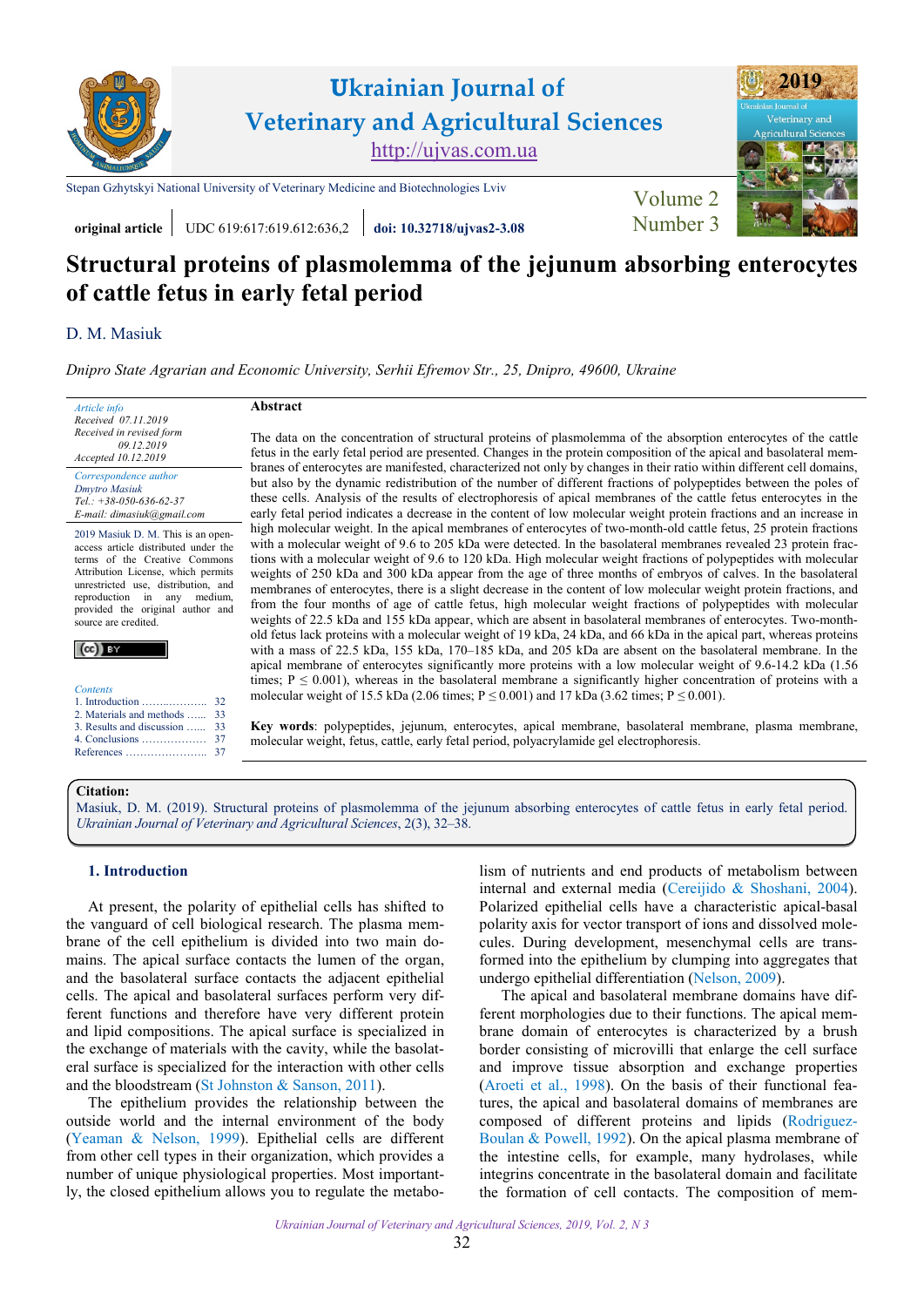<span id="page-1-0"></span>brane lipids is also slightly different, in particular cholesterol and sphingolipids are concentrated mainly on the apical part, whereas phosphatidylcholine is on the basolateral membrane (Simons & [van Meer, 1988](#page-5-0)). This polarized architecture is stabilized in epithelial cells by a dense complex of compounds that acts as a barrier against protein or lipid diffusion from one membrane domain to another. Differences in the protein and lipid composition of the two membrane domains are provided by highly specific mechanisms ([Caplan, 1997\)](#page-5-0). The mechanisms that transport proteins from TGN to the plasma membrane can be divided into several steps: protein segregation or sorting, budding and transport of vesicles arising from TGN, along intracellular pathways, docking and fusion with membrane [\(Delacour &](#page-5-0) [Jacob, 2006](#page-5-0)). The heterogeneity of epithelial cells can be explained by a flexible phenotype, they target proteins to different membrane domains based on cell type, their cell localization and specialization (Muth & [Caplan, 2003;](#page-5-0) [Rodriguez-Boulan](#page-5-0) & Musch, 2005).

The functional properties of absorptive enterocytes are due to the polarization of these cells with the formation of macrodomains of plasmolemma – apical (AM) and basolateral (BM) membranes, which, accordingly, requires some difference in the chemical composition of their bilayer. The data obtained hypothetically indicate stimulation with lycopene by the elongase-desaturase system of fatty acids [\(Buhai](#page-5-0) & [Tsvilikhovskyi,](#page-5-0) 2010).

The transport function of polarized epithelial cells requires that membrane proteins be sorted and stored in the desired apical or basolateral membrane domain. The main sorting site for newly synthesized plasma membrane proteins is the Golgi trans complex (TGN) (exocytic pathway) (Nejsum & [Nelson, 2007](#page-5-0); [Folsch, 2008](#page-5-0)). Additionally, in the endocytic pathway, protein distribution occurs between TGN domains, the plasma membrane ([Gravotta](#page-5-0) & [Rodriguez-Boulan,](#page-5-0) 2007) and different membrane domains (the transcytic pathway) [\(Casanova](#page-5-0) & Mostov, 1990) Some vesicle migration between the TGN and the plasma membrane occurs along the microtubules (Lafont & [Simons,](#page-5-0) [1994;](#page-5-0) Jaulin & [Kreitzer,](#page-5-0) 2007). Joining and fusion of vesicles with the correct membrane domain requires specific binding of vesicles (exocysts) and SNARE complexes (Mellman & [Nelson, 2008](#page-5-0)).

Epithelial cell polarization is not limited to the separation of two domains of plasma membranes, but also involves the orientation of cytosolic organelles and the cytoskeleton. Highly organized actin microfilaments stabilize microvilli in the apical part of epithelial cells (Tilney & [Mooseker, 1973](#page-5-0)).

The enterocyte membrane undergoes molecular differentiation during fetal development that expresses several basic stage-specific polypeptides (Masiuk [et al.,](#page-5-0) 2008; [Tsvilikhovskyi](#page-5-0) & Yakymchuk, 2014). Immunoblotting revealed that polypeptides with molecular weights of 120, 100, 87, 75, and ~24 kD of the apical membrane of the small intestine epithelium at birth (age 1 hour, before the first colostrum feeding) and the 110 kD polypeptide of the apical membrane of enterocyte enterocytes 3 days, showing the ability to selectively bind immunoglobulins. On the basis of the obtained data, the hypothesis of receptor-endocytotic mechanism of colostrum immunity formation in cattle was proposed ([Tsvilikhovskyi, 1998\)](#page-5-0). However, data on the structural proteins of the plasmolemma of the absorptive enterocytes of the cattle fetus in the early fetal period are absent. The purpose of the study is to investigate the ratio of structural proteins of plasmolemma of the jejunum absorbing enterocytes of the cattle fetus in the early fetal period.

### **2. Materials and methods**

The research material was selected from 80 cattle, from 2 to 4 months old, obtained from clinically healthy cows, during forced slaughter in a meat processing establishment. The slaughter of animals was carried out in accordance with the requirements of the "European Convention for the Protection of Vertebrate Animals Used for Experimental and Scientific Purposes" (Strasbourg, 1985) and the decisions of the First National Congress on Bioethics (Kyiv, 2001). After euthanasia of the fetus, the abdominal section was dissected and the jejunum was isolated. An intestinal area was selected in the early fetal period (2, 3, 4 months) with an average length of 0.8 m, which was cut lengthwise and divided into small segments by 1.5–3 cm and washed thoroughly (4– 5 times) with cold  $(4-6 \degree C)$  medium of the following composition: 120 mM NaCl and 1 mM HEPES, the pH was 7.4 with a dry Trice. The method of cutting the intestine from the fetus of 2–4 months of age was used instead of rotation due to its small diameter. The basis for the selection of intestinal cells was the chemical (citrate/EDTO) method, on the basis of which an author's modification of the method was developed (Masiuk [et al., 2008](#page-5-0)) production of isolated enterocytes of the jejunum intestine of cattle. To obtain apical membranes and basolateral membranes from the suspension of isolated enterocytes of the cattle fetus, we used the basic method of differential centrifugation [\(Tsvilikhovskyi,](#page-5-0) 1998) in our modification ([Masiuk](#page-5-0) et al., [2008](#page-5-0)). The efficiency of obtaining fractions of the plasmolemma was carried out by the output of the membrane material by the amount of protein. Studies on the content and composition of the structural proteins of plasmolemic enterocytes were performed by polyacrylamide gel electrophoresis of 1 mm thickness (Laemmli, 1970). Acrylamide gradient  $T = 7 - 18$  % was formed in the protein separation gel.

The results were analyzed using parametric and nonparametric statistical criteria for small samplings: Student's t-test. Changes in indicators were considered significant at  $P < 0.05 - 0.001$ , after testing the hypotheses about the normality of distribution and the difference between the general dispersions.

### **3. Results and discussion**

The analysis of the obtained results shows that in the early fetal period (from two to four months of age of the fetus), 27 and 25 protein fractions were detected in the apical and basolateral membranes of the plasmolemma enterocytes of jejunum intestinum, respectively. It should be noted that most of the detected protein fractions of the apical membrane of the jejunum enterocytes of two-month-old cattle fetus were of low and medium molecular weight, in particular, proteins with a molecular weight of 9.6 – 14.2 kDa were  $9.06 \pm 0.08$  %; 15.5 kDa – 5.91  $\pm$  0.05 %; 17 kDa – 2.47  $\pm$ 0.03 %; 21 kDa – 5.81  $\pm$  0.04 %; 22.5 kDa – 6.10  $\pm$  0.05 %; 26 kDa – 5.15  $\pm$  0.02 %; 29 kDa – 2.78  $\pm$  0.03 %; 31 kDa –  $3.28 \pm 0.02$  %; 33 kDa –  $4.15 \pm 0.02$  %; 35 kDa –  $6.02 \pm 1$ 0.02 %; 37 kDa – 3.33  $\pm$  0.01 %; 39 kDa – 6.04  $\pm$  0.02 %. Proteins with higher molecular weight were found significantly smaller:  $43 \text{ kDa} - 3.33 \pm 0.02 \%$ ;  $46 \text{ kDa} - 3.99 \pm 0.02 \%$ 0.02 %; 52 kDa –  $6.16 \pm 0.03$  %; 57 kDa –  $4.23 \pm 0.02$  %;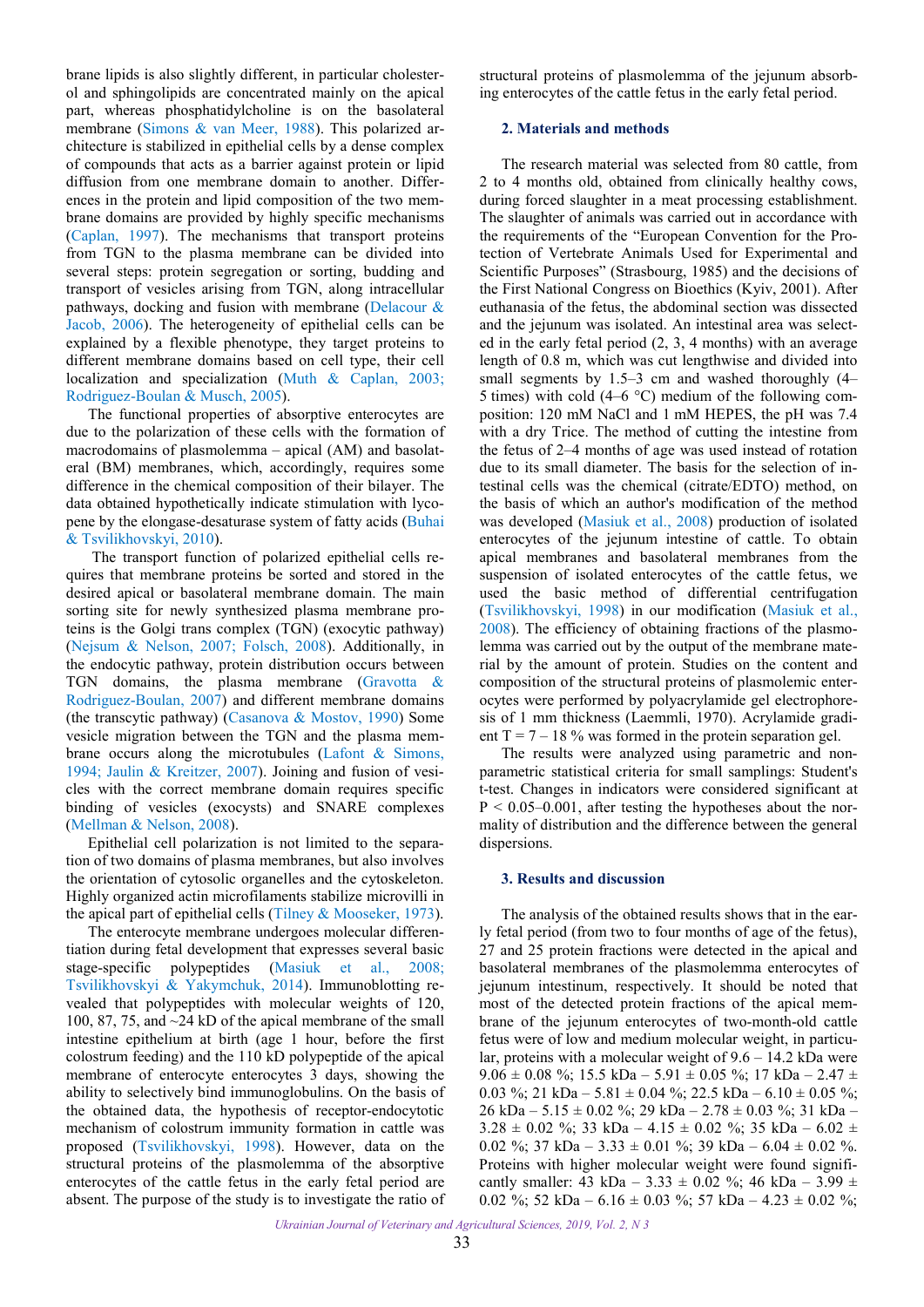63 kDa – 4.19 ± 0.02 %; 72 kDa – 3.02 ± 0.01 %; 75 kDa –  $2.77 \pm 0.01$  %; 87 kDa – 3.32  $\pm$  0.02 %. It should be noted that protein fractions with molecular weights of 100 kDa and more were found only:  $100 \text{ kDa} - 1.15 \pm 0.01 \%$ ;  $120 \text{ kDa} - 2.07 \pm 0.01 \%$ ;  $155 \text{ kDa} - 2.11 \pm 0.02 \%$ ;  $170 -$ 

185 kDa – 1.45  $\pm$  0.01 %; 205 kDa – 2.11  $\pm$  0.01 %. There were no high molecular weight proteins in the apical membrane of the jejunum enterocytes of two-month-old cattle fetus with a molecular weight greater than 205 kDa (Fig. 1).



**Fig. 1.** Structural proteins of the apical membrane of the jejunum enterocytes of two-month-old cattle fetus ( $M \pm m$ ; %; n = 6)

The composition of the low molecular weight polypeptides of the apical membrane of the jejunum enterocytes of the cattle from two to three months of age does not change significantly (Fig. 2). One should only note the increase in the percentage of proteins with a molecular weight of 29 kDa (1.21 times;  $P \le 0.001$ ) and a decrease in the percentage of proteins with a molecular weight of 21 kDa, 26 kDa and 43 kDa (respectively 1.27 times;  $P \le 0.001$ , 1.15 times;  $P \le 0.01$  and 1.11 times;  $P \le 0.05$ ). At the same time, not only are the ratios of high molecular weight proteins of the apical membranes of enterocytes up to three months of age are chanded, but new fractions are also emerging. Thus, in apical membranes of small intestine enterocytes of threemonth-old calf embryos, proteins with molecular weights of 250 kDa and 300 kDa (0.45  $\pm$  0.01 % and 0.88  $\pm$  0.01 %, respectively) appeared, which were not present in the membranes of enterocytes fetus of two months of age. In addition, the content of protein fractions with a molecular mass of 100 kDa, 120 kDa, and 155 kDa from two to three months of age of the fetus increases respectively 1.43 times  $(P \le 0.001)$ , 1.18 times  $(P \le 0.01)$  and 1, 61 times  $(P \le 0.001)$ , however, the concentration of proteins with a molecular weight of 170–185 kDa decreased by 1.20 times  $(P \le 0.001)$ , and with a mass of 205 kDa by 1.29 times  $(P \le 0.001)$  during the indicated period of studies.



**Fig. 2.** Structural proteins of the apical membrane of the hollow enterocytes of three-month-old cattle fetus (M  $\pm$  m; %; n = 6)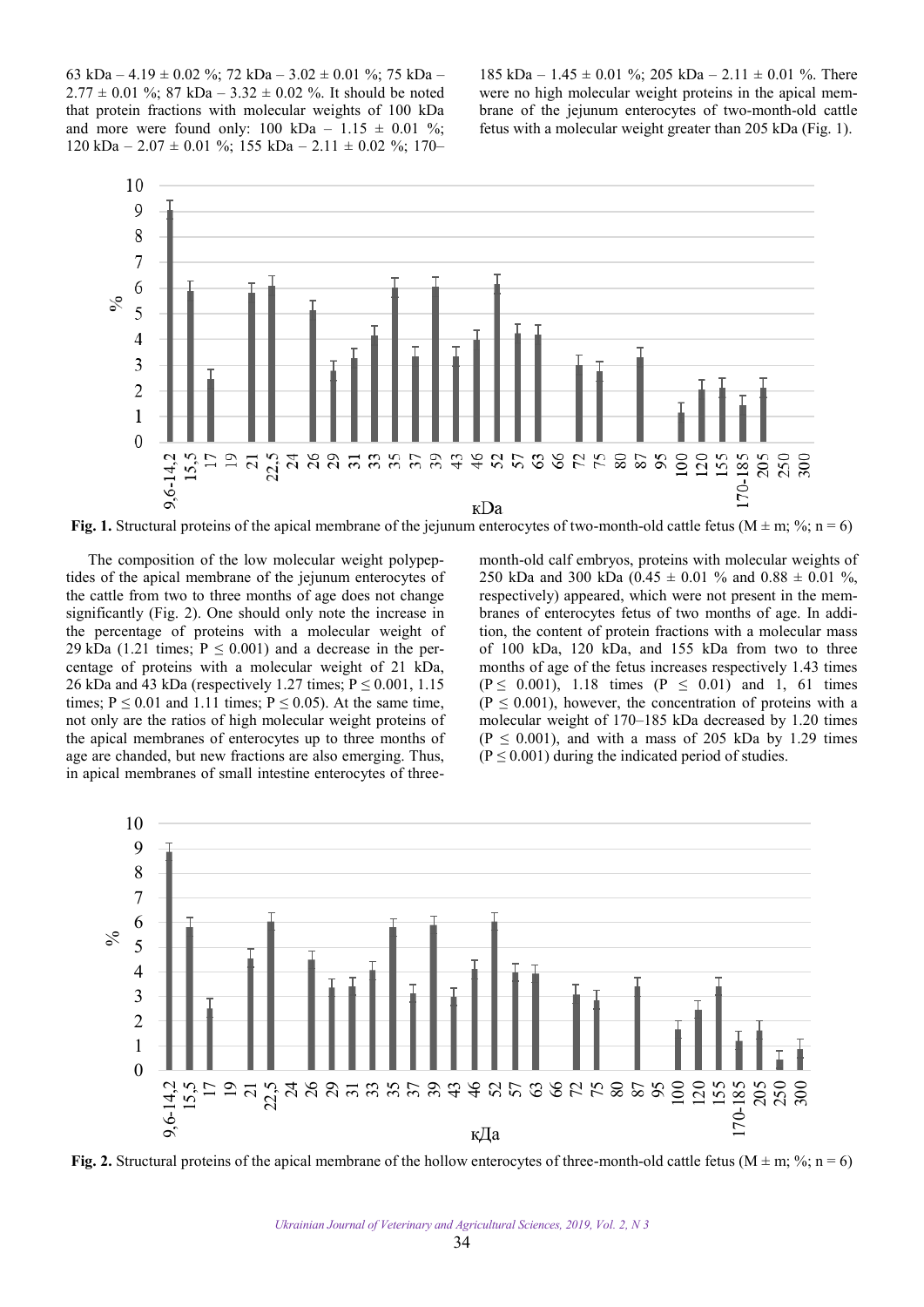From three to four months of age of cow fetus (Fig. 3), the relative content of low molecular weight polypeptides with a molecular weight of 9.6–14.2 kDa in the apical membrane of the jejunum enterocytes significantly decreased (1.34 times;  $P \le 0.001$ ). While the content of proteins with a molecular weight of 17 kDa is increased 1.62 times  $(P \le 0.001)$ .

We also note a significant decrease in the percentage of proteins with a molecular weight of 22.5 kDa (1.09 times; P  $\leq$  0.05), 75 kDa (1.18 times; P  $\leq$  0.01), 120 kDa (1.14 times;  $P \le 0.01$ ) and 300 kDa (1.16 times;  $P \le 0.01$ ). It is evident that the decrease in the proportion of these proteins in the apical membrane of fetal enterocytes is due to the increase in the percentage of polypeptides with a molecular weight of 37 kDa (1.22 times;  $P \le 0.001$ ), 87 kDa (1.18 times;  $P \le 0.01$ ) and 100 kDa (1.13 times;  $P \le 0.05$ ).

In the basolateral membranes of enterocytes of twomonth old cattle fetus, 23 protein fractions with a molecular weight from 9.6 to 120 kDa were detected (Fig. 4). It is interesting to note the absence of polypeptide fractions with molecular weights of 22.5 kDa, 37 kDa, 155 kDa and 170- 185 kDa, which are present in the apical membranes of these enterocytes. Instead, proteins with molecular weights of 19 kDa, 24 kDa, and 66 kDa are available on the basolateral membranes.



 $(M \pm m; \frac{9}{6}; n = 6).$ 

Most of the detected protein fractions were of low and medium molecular weight (9.6–39 kDa – 59.12 %). Proteins with a molecular weight of 40 to 100 kDa revealed only 36.1%, and protein fractions with a molecular weight of 100 kDa or more were found in the amount of only 5.91. There were no high molecular weight proteins in the basolateral membrane of the jejunum enterocytes of two-monthold cattle fetus with a molecular weight greater than 120 kDa by electrophoresis, unlike the apical membrane.

The composition of basolateral membrane polypeptides of the jejunum enterocyte membranes of cattle fetus from two to three months of age undergoes some changes, but they concern only their quantitative composition, whereas their qualitative composition does not change significantly (Fig. 5).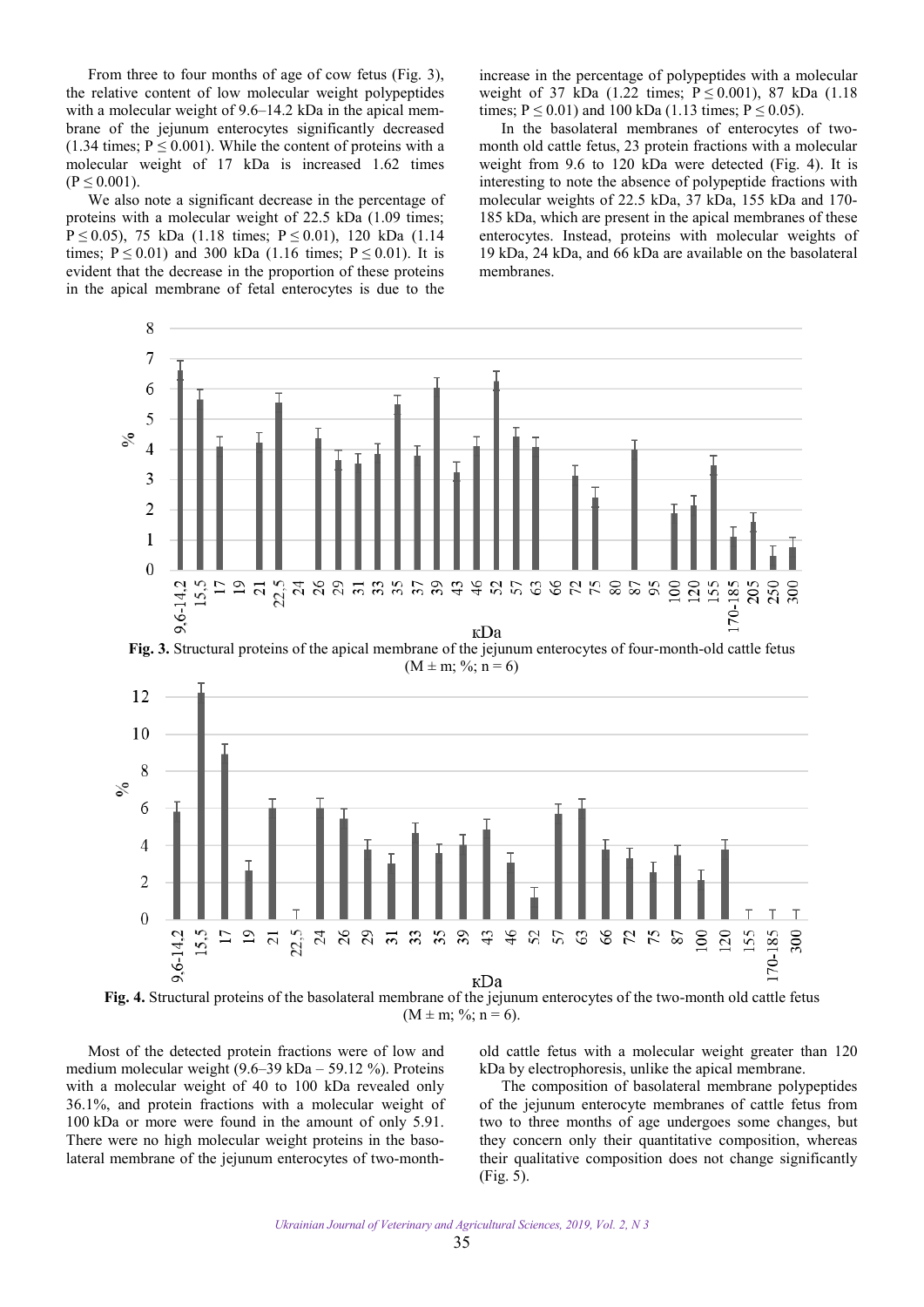

**Fig. 5.** Structural proteins of the basolateral membrane of the jejunum enterocytes of the three-month-old cattle fetus  $(M \pm m; \%; n = 6)$ 

It should be noted that the increase in the basolateral membrane of enterocytes up to three months of fetus age of the percentage of proteins with a molecular weight of 46 kDa and 52 kDa in 1.16 times ( $P \le 0.001$ ) and 2.08 times  $(P \le 0.001)$ , respectively, compared to these indicators in two months. Moreover, the content of proteins with a molecular weight of 15.5 kDa in 1.35 times ( $P \le 0.001$ ), 24 kDa  $- 1.15$  times (P ≤ 0.001), 29 kDa – 1.30 times (P ≤ 0.001), 39 kDa – 1.27 times ( $P \le 0.001$ ), 63 kDa – 1.17 times

(P  $\leq$  0.01), 72 kDa – 1.18 times (P  $\leq$  0.01) and 75 kDa – 1.25 times ( $P \le 0.001$ ) are decrease.

In the future, not only the ratio of high-molecular proteins of basolateral membranes of enterocytes changes from three to four months of age, but also new polypeptide fractions (Fig. 6). Thus, proteins with a molecular weight of 22.5 kDa –  $4.55 \pm 0.05$  % and 155 kDa –  $0.43 \pm 0.02$  % appear in the basolateral membranes of small intestine enterocytes of four-month-old calf embryos.



**Fig. 6.** Structural proteins of the basolateral membrane of the jejunum enterocytes of the four-month old cattle fetus  $(M \pm m; \frac{6}{3}; n = 6)$ 

It is necessary to note, among other things, a significant increase in the basolateral membranes of enterocytes from three to four months of age of the fetus of protein fractions with molecular weights of 19 kDa, 29 kDa and 31 kDa, respectively, in 1.10 times ( $P \le 0.05$ ), 1.14 times ( $P \le 0.01$ ) and 1.27 times ( $P \le 0.001$ ). At the same time, during this research period, the concentration of proteins with a molecular weight of 15.5 kDa in 1.33 times ( $P \le 0.001$ ), 17 kDa – 1.21 times ( $P \le 0.001$ ), 24 kDa – 1.17 times ( $P \le 0.01$ ),

35 kDa – 1.15 times (P  $\leq$  0.01), 39 kDa – 1.24 times (P  $\leq$ 0.001), 43 kDa – 1.11 times ( $P \le 0.05$ ), 72 kDa – 1.13 times  $(P \le 0.05)$ , 87 kDa – 1.30 times  $(P \le 0.001)$ .

Analysis of the results of studies of basolateral membrane proteins of cattle fetus enterocytes in the early fetal period showed dynamic changes in their fractional composition. In the basolateral membranes of enterocytes, there is a slight decrease in the content of low molecular weight protein fractions, and four-month-old calf embryos show high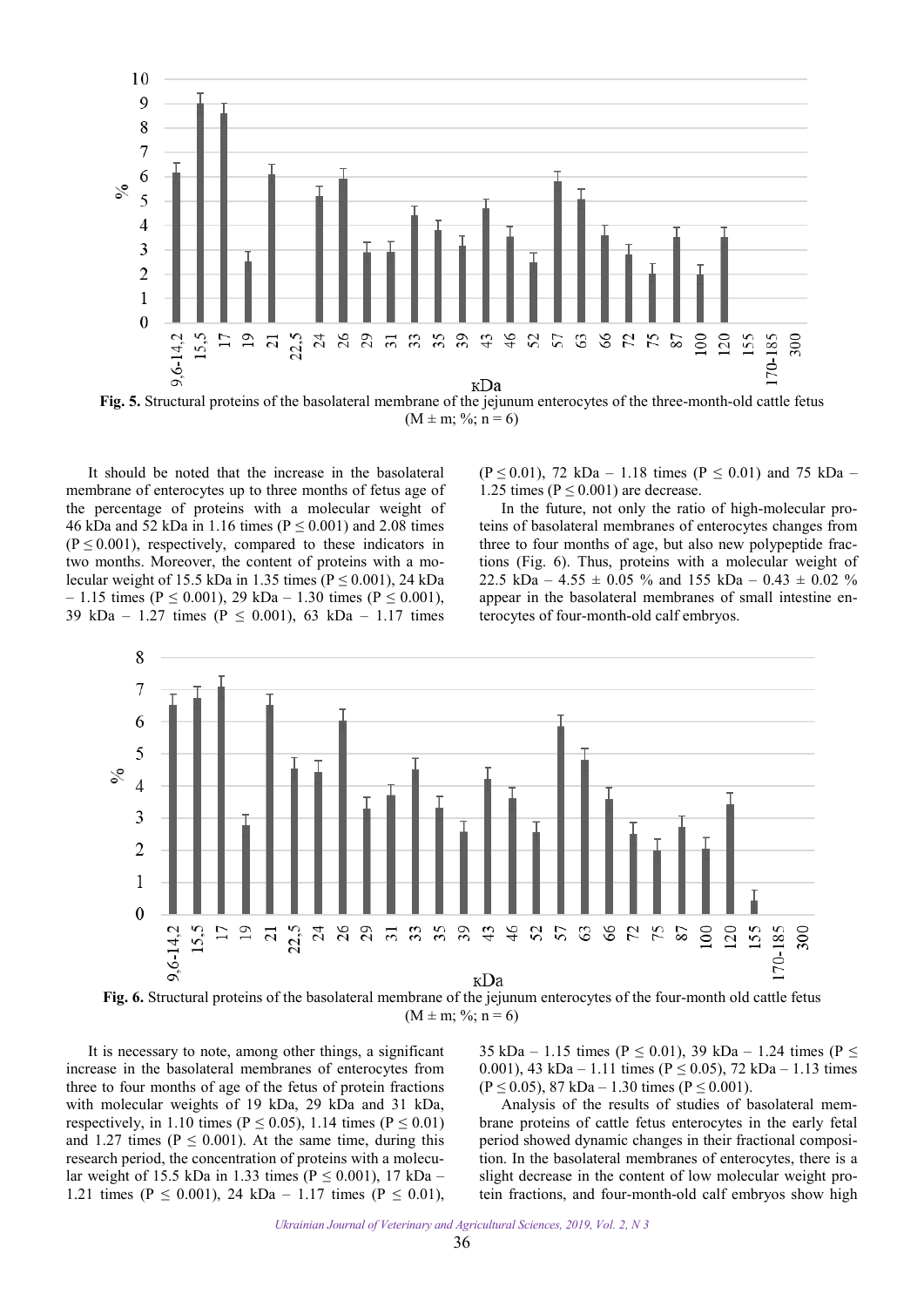<span id="page-5-0"></span>molecular weight fractions of polypeptides with a molecular weight of 22.5 kDa and 155 kDa, which are absent in basolateral membranes two- and three-month-old fetus.

Analysis of the results of electrophoresis of apical membranes proteins of fetus enterocytes in the early fetal period indicates a decrease in the content of low molecular weight protein fractions and an increase – high molecular weight. In addition, if high molecular weight fractions of 250 kDa and 300 kDa polypeptides appear in the calf embryos from the age of three months, which were absent in the apical membranes of the two-month old fetus enterocytes.

Protein distribution at the apical or basolateral membrane domain supports several mechanisms. First, in order to prevent free diffusion of proteins from one region to another, and paracellular diffusion of ions and solutes, there is a molecular fence at the boundary between the apical and basalateral membrane domains (apical binding complex – AJC) (Shin & Margolis, 2006). Second, several classes of membrane proteins bind to the complex of cytoplasmic scaffolds of ankyrin-spectrin on the basolateral membrane, including ion transporters and channels (Bennett & Healy, 2008). These interactions are important in regulating the transport of membrane protein and its retention in different membrane domains.

The dynamics of the concentration of individual protein fractions at the apical and basolateral membranes of enterocytes significantly changes during the early study period, which indicates the intensive mechanisms of maturation and formation of polar cells in the corresponding stages of the fetal period. As noted earlier, the content of polypeptides is not uniform at the individual poles of enterocytes, so the proteins with molecular weights of 19 kDa, 24 kDa, and 66 kDa are absent in the apical membrane at two months, whereas there are no proteins at the basolateral membrane with weight of 155.5 and 22.5 Da. kDa, 170–185 kDa and 205 kDa. Although the rest of the fractions of polypeptides in different poles of cells are common, their content is significantly different. Thus, in the apical membrane of enterocytes, a significantly higher number of proteins with a low molecular weight of 9.6–14.2 kDa (1.56 times;  $P \le 0.001$ ), whereas in the basolateral membrane a significantly higher concentration of proteins with a molecular weight of 15.5 kDa (2.06 times;  $P \le 0.001$ ) and 17 kDa (3.62 times;  $P \leq 0.001$ ).

### **4. Conclusions**

In the early fetal period, there are dynamic changes in the protein composition of the apical and basolateral membranes of enterocytes, characterized not only by changes in their ratio within different cell domains, but also by dynamic redistribution of the number of different fractions of polypeptides between the poles of these cells.

#### **References**

- Aroeti, B., & Orzech, E. (1998). Polarized trafficking of plasma membrane proteins: emerging roles for coats, SNAREs, GTPases and their link to the cytoskeleton. *Biochim. Biophys. Acta*, 1376(1), 57–90. doi: [10.1016/s0304-4157\(98\)00005-7.](https://doi.org/10.1016/s0304-4157(98)00005-7)
- Bennett, V., & Healy, J. (2008). Organizing the fluid membrane [bilayer: Diseases linked to spectrin and ankyrin.](https://doi.org/10.1016/j.molmed.2007.11.005) *Trends Mol Med*, 14(1), 28–36. doi: [10.1016/j.molmed.2007.11.005.](https://www.researchgate.net/deref/http%3A%2F%2Fdx.doi.org%2F10.1016%2Fj.molmed.2007.11.005)
- Buhai, A. O., & Tsvilikhovskyi, M. I. (2010). Zhyrnokyslotnyi sklad bazolateralnykh membran absorbtsiinykh enterotsytiv

porozhnoi kyshky kurchat-broileriv za dii likopenu. *Naukovyi visnyk Lvivskoho natsionalnoho universytetu veterynarnoi medytsyny ta biotekhnolohii im. Gzhytskoho*, 3(2), 14–24 (in Ukrainian).

- Caplan, M. J. (1997). Membrane polarity in epithelial cells: protein sorting and establishment of polarized domains. *Am. J. Physiol.*, 272, F425–429. [doi: 10.1152/ajprenal.1997.272.4.F425.](https://doi.org/10.1152/ajprenal.1997.272.4.F425)
- Casanova, J. E., & Mostov, K. E. (1990). Phosphorylation of the [polymeric immunoglobulin receptor required for its efficient](https://doi.org/10.1126/science.2110383)  transcytosis. *Science*, 248(4956), 742–745. doi: 10.1126/science.2110383.
- Cereijido, M., & Shoshani, [L. \(2004\). Cell adhesion, polarity, and](https://doi.org/10.1152/physrev.00001.2004)  epithelia in the dawn ofmetazoans. *Physiol Rev*, 84(4), 1229– 1262. doi: 10.1152/physrev.00001.2004.
- Delacour, D., & Jacob, R. (2006). Apical protein transport. *Cell. Mol. Life Sci*, 63, 2491–2505. doi [10.1007/s00018-006-6210-8.](https://doi.org/10.1007/s00018-006-6210-8)
- Folsch, [H. \(2008\). Regulation of membrane trafficking in polarized](https://doi.org/10.1016/j.ceb.2008.01.003)  epithelial cells. *Curr Opin Cell Biol*, 20(2)**,** 208–213. doi: 10.1016/j.ceb.2008.01.003.
- Gravotta, D., & Rodriguez-Boulan, E. (2007). AP1B sorts basolat[eral proteins in recycling and biosynthetic routes of MDCK](https://doi.org/10.1073/pnas.0610700104)  cells. *Proc Natl Acad Sci*, 104(5), 1564–1569. doi: 10.1073/pnas.0610700104.
- Jaulin, F., & Kreitzer, G. (2007). Polarization-dependent selective [transport to the apical membrane by KIF5B in MDCK cells.](https://doi.org/10.1016/j.devcel.2007.08.001)  *Dev Cell*, 13(4), 511–522. doi: 10.1016/j.devcel.2007.08.001
- Lafont, F., & Simons, K. (1994). Involvement of microtubule [motors in basolateral and apical transport in kidney cells.](https://doi.org/10.1038/372801a0)  *Nature*, 372(6508), 801–803. doi: 10.1038/372801a0.
- Masiuk, D., Nedzvets'kyĭ, V., Tsvilikhovs'kyĭ, M., & Nerush, P. (2008). The changes of expression and Fc-gamma-receptor's [polypeptide composition of fetal small intestine enterocytes in](https://www.ncbi.nlm.nih.gov/pubmed/18416181)  Bos primigenius taurus L. *Physiological journal*, 54(1), 27–34. https://www.ncbi.nlm.nih.gov/pubmed/18416181.
- Mellman, I., & Nelson, W. J. (2008). Coordinated protein sorting, [targeting and distribution in polarized cells.](https://doi.org/10.1038/nrm2525) *Nat Rev Mol Cell Biol*, 9(11), 833–845. doi: 10.1038/nrm2525.
- Muth, T. R., & Caplan, M. J. (2003). Transport protein trafficking in polarized cells. *Annu. Rev. Cell Dev. Biol*, 19, 333–366. doi: [10.1146/annurev.cellbio.19.110701.161425.](https://doi.org/10.1146/annurev.cellbio.19.110701.161425)
- Nejsum, L. N., & Nelson, W. J. (2007). A molecular mechanism [directly linking E-cadherin adhesion to initiation of epithelial](https://doi.org/10.1083%2Fjcb.200705094)  cell surface polarity. *J Cell Biol*, 178(2), 323–335. doi: 10.1083%2Fjcb.200705094.
- Nelson, W. (2009). Remodeling Epithelial Cell Organization: Transitions Between Front Rear and Apical-Basal Polarity. *Cold Spring Harb Perspect Biol*. doi: [10.1101/cshperspect.a000513.](https://doi.org/10.1101/cshperspect.a000513)
- Rodriguez-Boulan, E., & Musch, A. (2005). Organization of vesicular trafficking in epithelia. *[Nat. Rev. Mol. Cell Biol,](https://doi.org/10.1038/nrm1593)* 6(3), 233–247. doi: 10.1038/nrm1593.
- Rodriguez-Boulan, E., & Powell, S. K. (1992). Polarity of epithelial and neuronal cells. *Annu. Rev. Cell Biol*, 8, 395–427. doi: [10.1146/annurev.cb.08.110192.002143.](https://doi.org/10.1146/annurev.cb.08.110192.002143)
- Shin, K., & Margolis, [B. \(2006\). Tight junctions and cell polarity.](https://doi.org/10.1146/annurev.cellbio.22.010305.104219)  *Annu Rev Cell Dev Biol,* 22, 207–235. doi: 10.1146/annurev.cellbio.22.010305.104219.
- Simons, K., & van Meer, G. (1988). Lipid sorting in epithelial cells. *Biochemistry*, [27\(17\), 6197–6202.](https://doi.org/10.1021/bi00417a001) doi: 10.1021/bi00417a001.
- St Johnston, D., & Sanson, [B. \(2011\). Epithelial polarity and](https://doi.org/10.1016/j.ceb.2011.07.005)  morphogenesis. *Curr Opin Cell Biol*, 23(5), 540–546. doi: 10.1016/j.ceb.2011.07.005.
- Tilney, L. G., & Mooseker, M. S. (1973). The polymerization of [actin: its role in the generation of the acrosomal process of](https://doi.org/10.1083%2Fjcb.59.1.109)  certain echinoderm sperm. *J. Cell Biol*, 59(1), 109–126. doi: 10.1083%2Fjcb.59.1.109.
- Tsvilikhovskyi, M. I. (1998). Bilky plazmatychnoi membrany epiteliiu tonkoho kyshechnyka velykoi rohatoi khudoby: dys... d-ra biol. nauk: 03.00.04. Natsionalnyi ahrarnyi un-t. K. (in Ukrainian).

*Ukrainian Journal of Veterinary and Agricultural Sciences, 2019, Vol. 2, N 3*